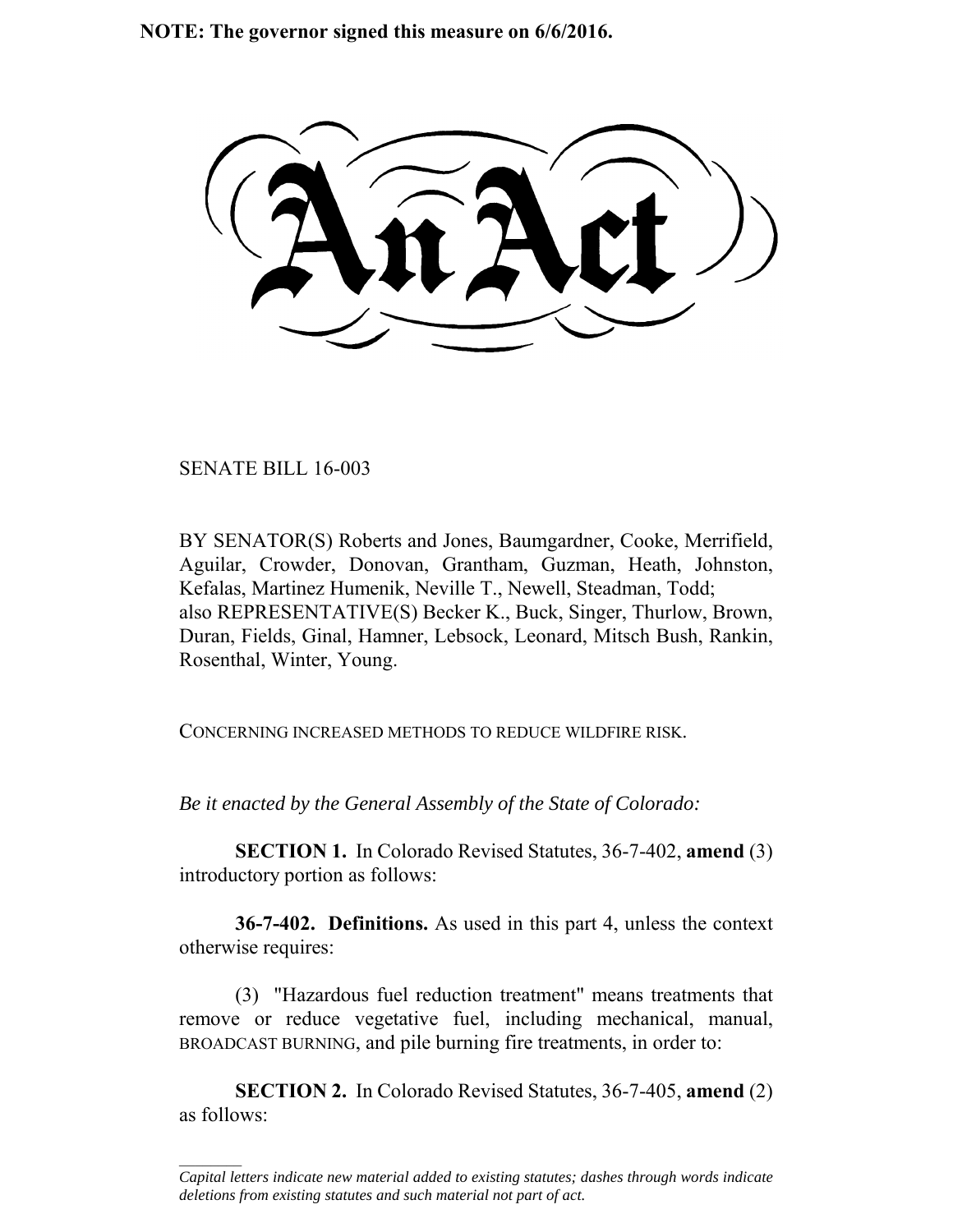**36-7-405. Wildfire risk reduction fund - creation - transfer repeal.** (2) (a) (I) On July 1, 2013, the state treasurer shall transfer from the general fund to the wildfire risk reduction fund the sum of nine million eight hundred thousand dollars.

(II) THIS PARAGRAPH (a) IS REPEALED, EFFECTIVE JULY 1, 2016.

(b) (I) ON JULY 1, 2016, THE STATE TREASURER SHALL TRANSFER FROM THE GENERAL FUND TO THE WILDFIRE RISK REDUCTION FUND THE SUM OF ONE MILLION DOLLARS.

(II) THIS PARAGRAPH (b) IS REPEALED, EFFECTIVE JULY 1, 2018.

**SECTION 3.** In Colorado Revised Statutes, 2-3-1602, **amend** (1) and (4); and **add** (1.5) (c) as follows:

**2-3-1602. Wildfire matters review committee - creation - repeal of part.** (1) To address wildfire prevention and mitigation and to review and propose legislation relating to such matters, the wildfire matters review committee is hereby created, and is referred to in this part 16 as the "committee". The committee shall meet at the call of the chair at least once during the interim of each year to review and to propose legislation or other policy changes relating to wildfire prevention and mitigation and all related matters, including, without limitation, public safety and forest health, issues AND COOPERATION WITH APPROPRIATE FEDERAL AGENCIES AND LOCAL GOVERNMENTS. The committee may TAKE UP TO TWO FIELD TRIPS DURING THE INTERIM AND consult with experts in all fields relating to wildfire prevention and mitigation as may be necessary to achieve the objectives of this part 16. All personnel of any state agency or political subdivision of Colorado involved in wildfire prevention and mitigation, including the Colorado department of public safety and the Colorado state forest service, shall cooperate with the committee and with any persons assisting the committee in carrying out its duties pursuant to this section.  $\Theta n$  June 5, 2013, any remaining powers, duties, and responsibilities delegated to and possessed by the lower north fork wildfire commission created in section 2-2-1702 (1) are hereby transferred to the committee.

(1.5) (c) (I) IN 2016, IN ADDITION TO ANY OTHER MATTERS IT CONSIDERS, THE COMMITTEE SHALL CONSIDER POTENTIAL MARKETABLE

## PAGE 2-SENATE BILL 16-003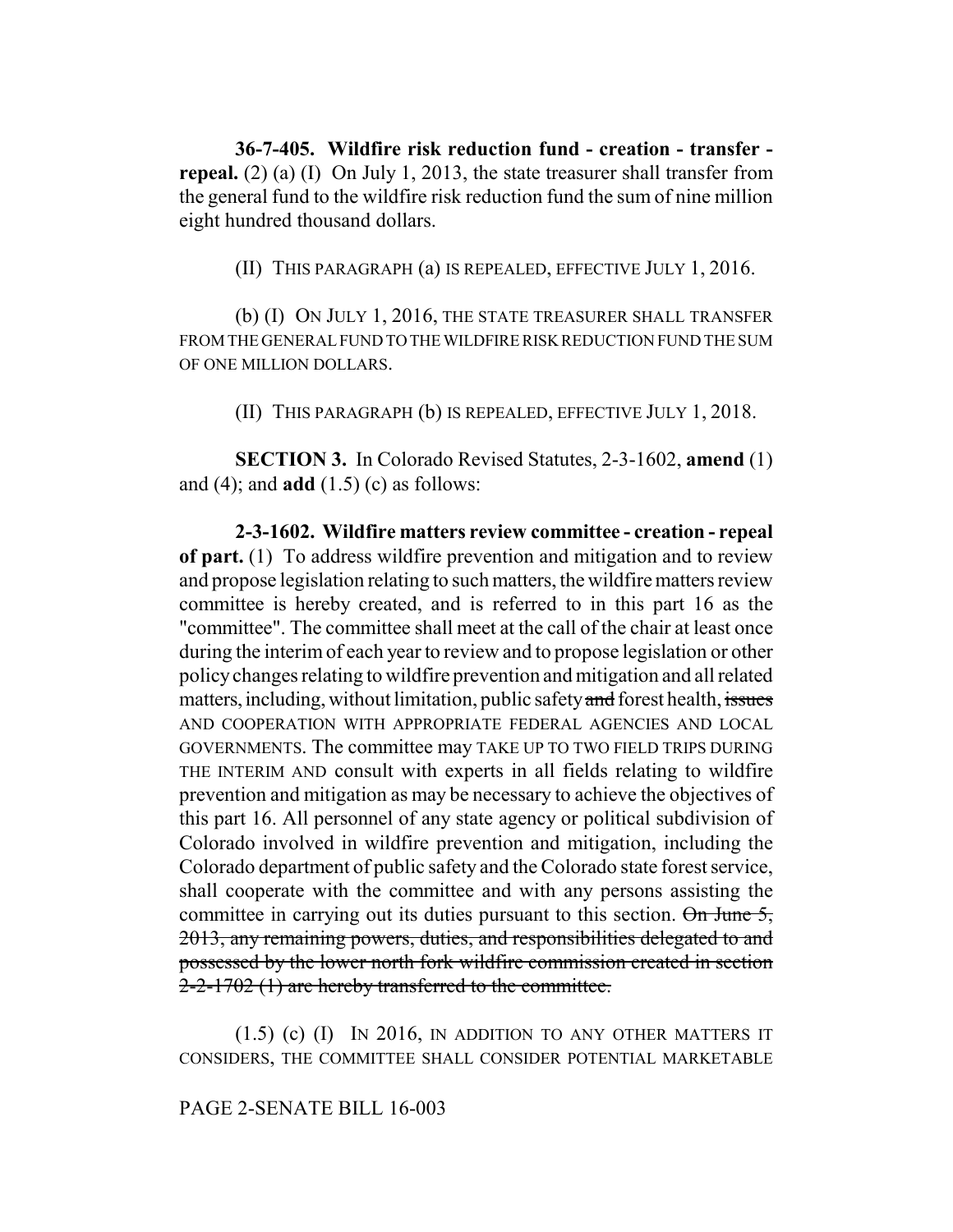USES FOR HAZARDOUS FUELS IN FORESTS, INCLUDING BIOCHAR, ENERGY, LIQUID FUEL, HEAT, WOOD WASTE PRODUCTS, AND COMBINED USES, FOR THE PURPOSE OF MAINTAINING AND IMPROVING WATERSHED HEALTH, FOREST HEALTH, JOB CREATION, IMPACTS ON CARBON EMISSIONS, AND INNOVATION AND DETERMINING THE MOST ECONOMICALLY VIABLE, VALUE-ADDED MEANS OF REMOVING WOODY MATERIALS, INCLUDING THOSE THAT ARE USED IN TRADITIONAL WOOD PRODUCTS, FROM THE FORESTS, INCLUDING A CONSIDERATION OF FEDERAL, STATE, AND LOCAL GOVERNMENTAL EFFORTS IN USING WOODY MATERIALS; AN EXAMINATION OF COSTS, INCLUDING TECHNOLOGY AND TRANSPORTATION, MARKETS, AND THE AMOUNT OF WOODY MATERIAL USED FOR EACH POTENTIAL USE; CONSIDERATION OF THE EFFECTS OF STRUCTURES AND A WARMER CLIMATE ON FORESTS AND FIREFIGHTER SAFETY; AND AN UPDATED REPORT PREPARED BY THE COLORADO STATE FOREST SERVICE CONCERNING THE ISSUES SPECIFIED BY SECTION 23-31-314, C.R.S., PRIOR TO ITS REPEAL ON JULY 1, 2012.

(II) THIS PARAGRAPH (c) IS REPEALED, EFFECTIVE SEPTEMBER 1, 2017.

(4) (a) The committee shall select a chair and vice-chair from among its membership and PRESIDENT OF THE SENATE SHALL APPOINT THE CHAIR OF THE COMMITTEE IN EVEN-NUMBERED YEARS AND THE VICE-CHAIR IN ODD-NUMBERED YEARS. THE SPEAKER OF THE HOUSE OF REPRESENTATIVES SHALL APPOINT THE CHAIR OF THE COMMITTEE IN ODD-NUMBERED YEARS AND THE VICE-CHAIR IN EVEN-NUMBERED YEARS.

(b) THE COMMITTEE SHALL prescribe its own rules of procedure.

**SECTION 4. Safety clause.** The general assembly hereby finds,